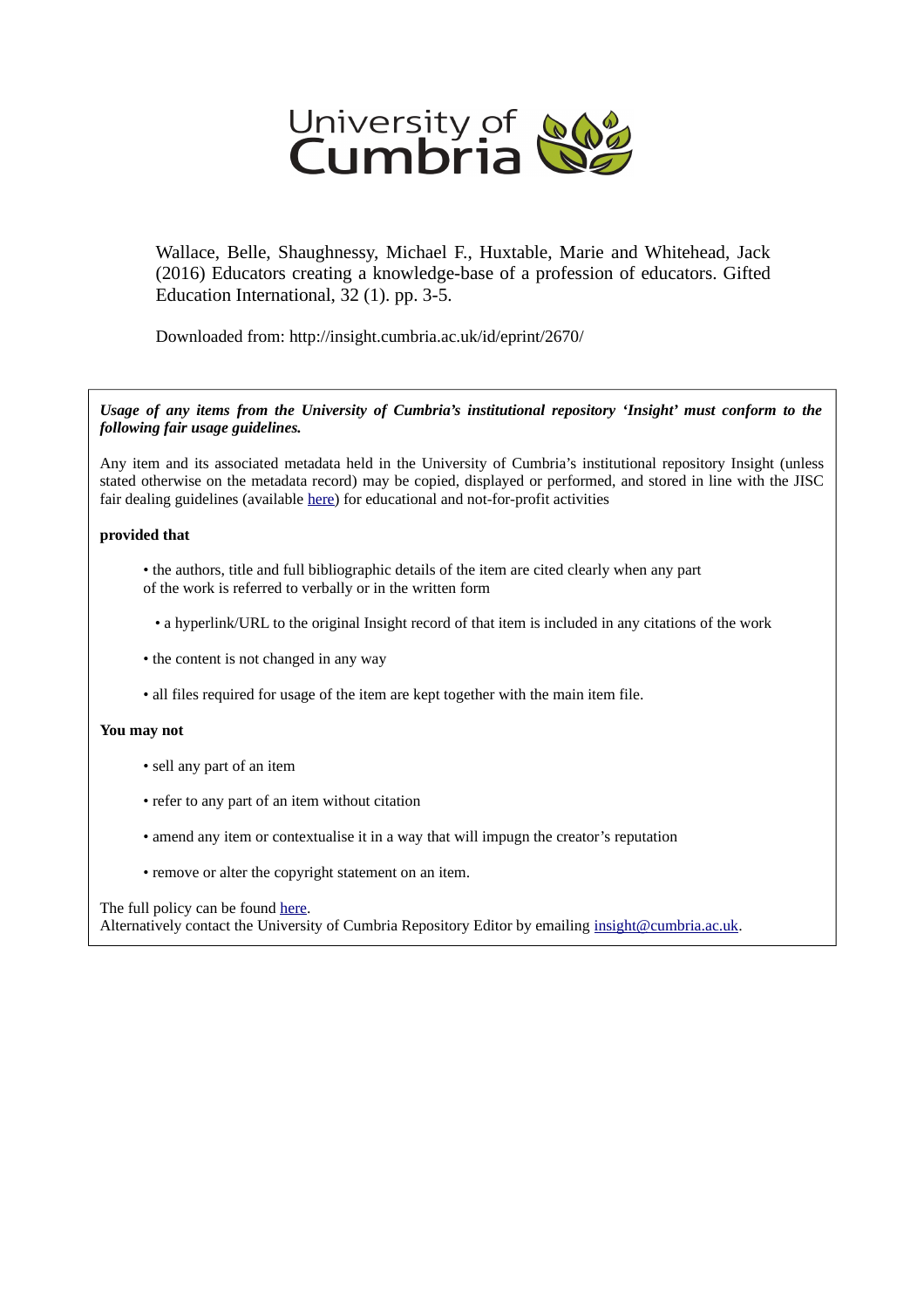Educators creating a knowledge-base of a profession of educators

Belle Wallace, Michael F. Shaughnessy, Marie Huxtable, Jack Whitehead

This themed issue comprises articles by educators who successfully completed the Master's units tutored by Marie Huxtable and Jack Whitehead, and they were accredited by the University of Bath (UK) between 2008 and 2010. Their articles show how, even after years of a straight-jacket in the form of targets and a UK national curriculum and years of teachers being trained to 'deliver' content, there are educators who have the courage and confidence to reflect, research their understanding of their professional educational praxis, make informed changes and contribute their evolving knowledge as a gift to create a professional body of educators.

In the paper by Jack Whitehead and Marie Huxtable, 'Creating a profession of educators with the living-theories of Master and Doctor educators', an analysis is offered of the unique and irreplaceable talents educators develop and offer as gifts. The analysis focusses on the contribution individual's living- educational-theories, accredited through a masters programme, make to the creation of a knowledge-base for a profession of educators. They work with Whitehead's (1989, 2008) notion of a living-educational-theory as an individual's explanation of their educational influences in their own learning, in the learning of others and in the learning of the social formations that influence their writings and their practice.

Whitehead and Huxtable also explore the implications for their tutoring of educators, on a Master's programme. The assignments of some of the educators who completed the inclusive gifted and talented education unit are published in this issue. The unit drew on Huxtable's (2012) and Hymer's (2007) understandings of inclusive gifted and talented education, which she developed from an educational perspective in her doctoral research programme. It shows how inclusive gifted and talented education can enable each learner (irrespective of age or stage) to develop and offer talents, expertise and knowledge as life-affirming and life-enhancing gifts. The knowledge is that created of the world, of self, and self in and of the world. They are claiming that this knowledge can provide the knowledge-base of a profession of Master and Doctor educators.

In Nina Clayton's paper, 'How am I using my own understanding and development of gifts and talents to promote the learning of children?', her focus is on the learning of her pupils, which is of course the bedrock of enhancing professionalism in education. We have included this paper to emphasise in particular the importance for the development of a profession of Master educators, of young teachers engaging in masters' enquiries of the kind, 'How do I improve what I am doing?' We are hoping that young teachers reading this will follow Nina's example and find the confidence to make public their embodied knowledge as a contribution to the knowledge-base of the profession.

Such a professional development programme is not just for classroom teachers. Kate Kemp's paper, 'How have I come to recognise and develop my talents which are my gift to my colleagues and pupils?', shows how someone working outside of a classroom context with pupils with special needs recognises the importance of showing the development of her own talents as an educator as a contribution to colleagues and pupils. This paper demonstrates the importance for the development